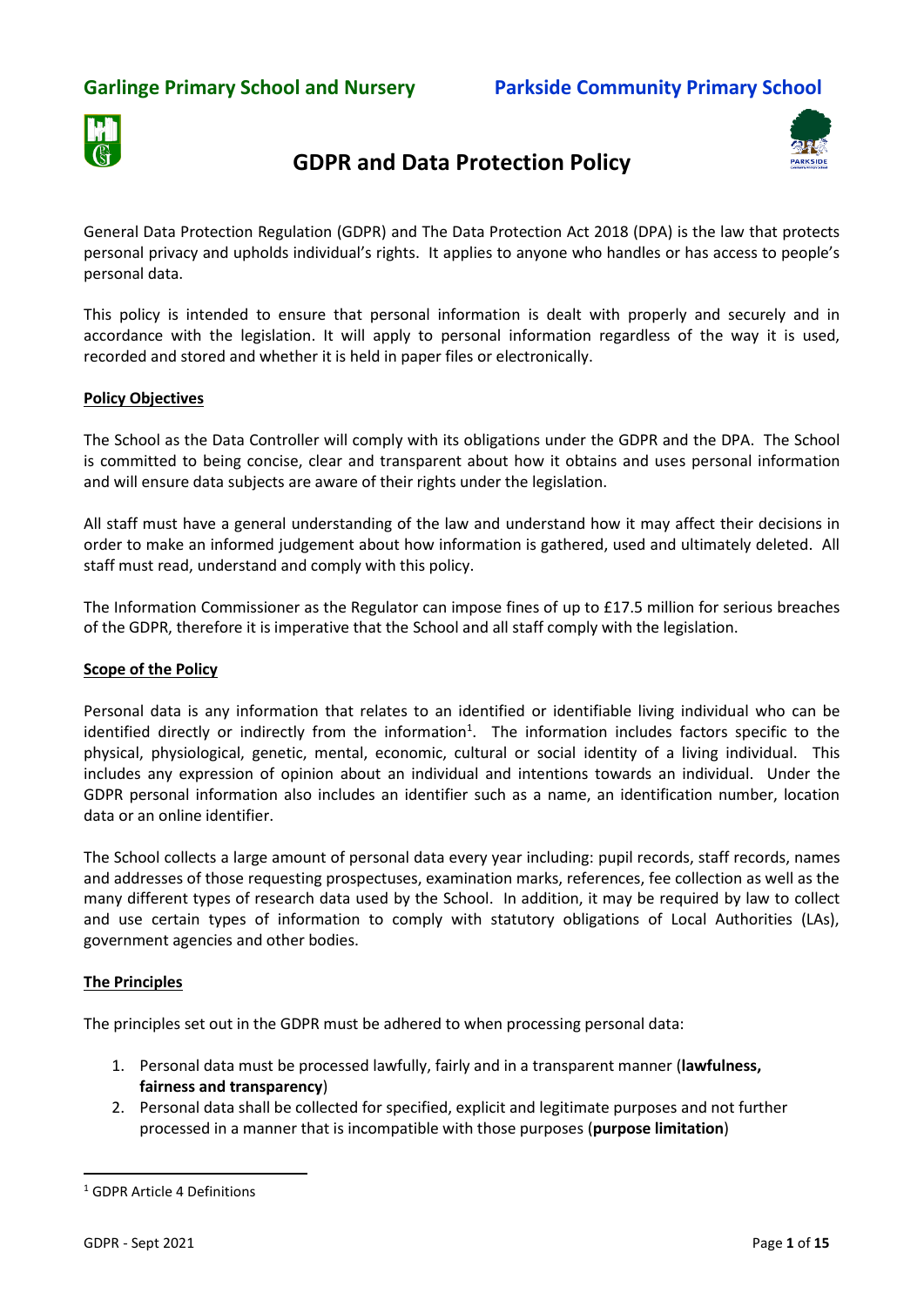- 3. Personal data shall be adequate, relevant and limited to what is necessary in relation to the purpose(s) for which they are processed (**data minimisation**)
- 4. Personal data shall be accurate and where necessary kept up to date and every reasonable step must be taken to ensure that personal data that are inaccurate are erased or rectified without delay (**accuracy**)
- 5. Personal data shall be kept in a form which permits identification of data subjects for no longer than is necessary for the purpose for which the personal data is processed (**storage limitation**)
- 6. Appropriate technical and organisational measures shall be taken to safeguard the rights and freedoms of the data subject and to ensure that personal information is processed in a manner that ensures appropriate security of the personal data and protects against unauthorised or unlawful processing of personal data and against accidental loss or destruction of, or damage to, personal data (**integrity and confidentiality**).

#### **Transfer Limitation**

In addition, personal data shall not be transferred to a country outside the EEA unless that country or territory ensures an adequate level of protection for the rights and freedoms of data subjects in relation to the processing of personal data as determined by the European Commission or where the organisation receiving the data has provided adequate safeguards<sup>2</sup>.

This means that individuals' rights must be enforceable and effective legal remedies for individuals must be available following the transfer. It may also be possible to transfer data where the data subject has provided explicit consent or for other limited reasons. Staff should contact the Data Protection Officer (DPO) if they require further assistance with a proposed transfer of personal data outside of the EEA.

#### **Lawful Basis for processing personal information**

Before any processing activity starts for the first time, and then regularly afterwards, the purpose(s) for the processing activity and the most appropriate lawful basis (or bases) for that processing must be selected:

- Processing is necessary for the performance of a task carried out in the public interest or in the exercise of official authority vested in the School
- Processing is necessary for the performance of a contract to which the data subject is party, or in order to take steps at the request of the data subject prior to entering into a contract
- Processing is necessary for compliance with a legal obligation to which the data controller is subject
- Processing is necessary in order to protect the vital interests of the data subject or of another natural person
- Processing is necessary for the purposes of the legitimate interests pursued by the data controller or by a third party<sup>3</sup>
- The data subject has given consent to the processing of his or her data for one or more specific purposes. Agreement must be indicated clearly either by a statement or positive action to the processing. Consent requires affirmative action so silence, pre-ticked boxes or inactivity are unlikely to be sufficient. If consent is given in a document which deals with other matters, the consent must be kept separate from those other matters

<u>.</u>

<sup>&</sup>lt;sup>2</sup> These may be provided by a legally binding agreement between public authorities or bodies, standard data protection clauses provided by the ICO or certification under an approved mechanism.

<sup>&</sup>lt;sup>3</sup> The GDPR states that legitimate interests do not apply to processing carried out by public authorities in the performance of their tasks, Article 6 However, the ICO indicates that where there are other legitimate purposes outside the scope of the tasks as a public authority, legitimate interests may be considered where appropriate (particularly relevant for public authorities with commercial interests).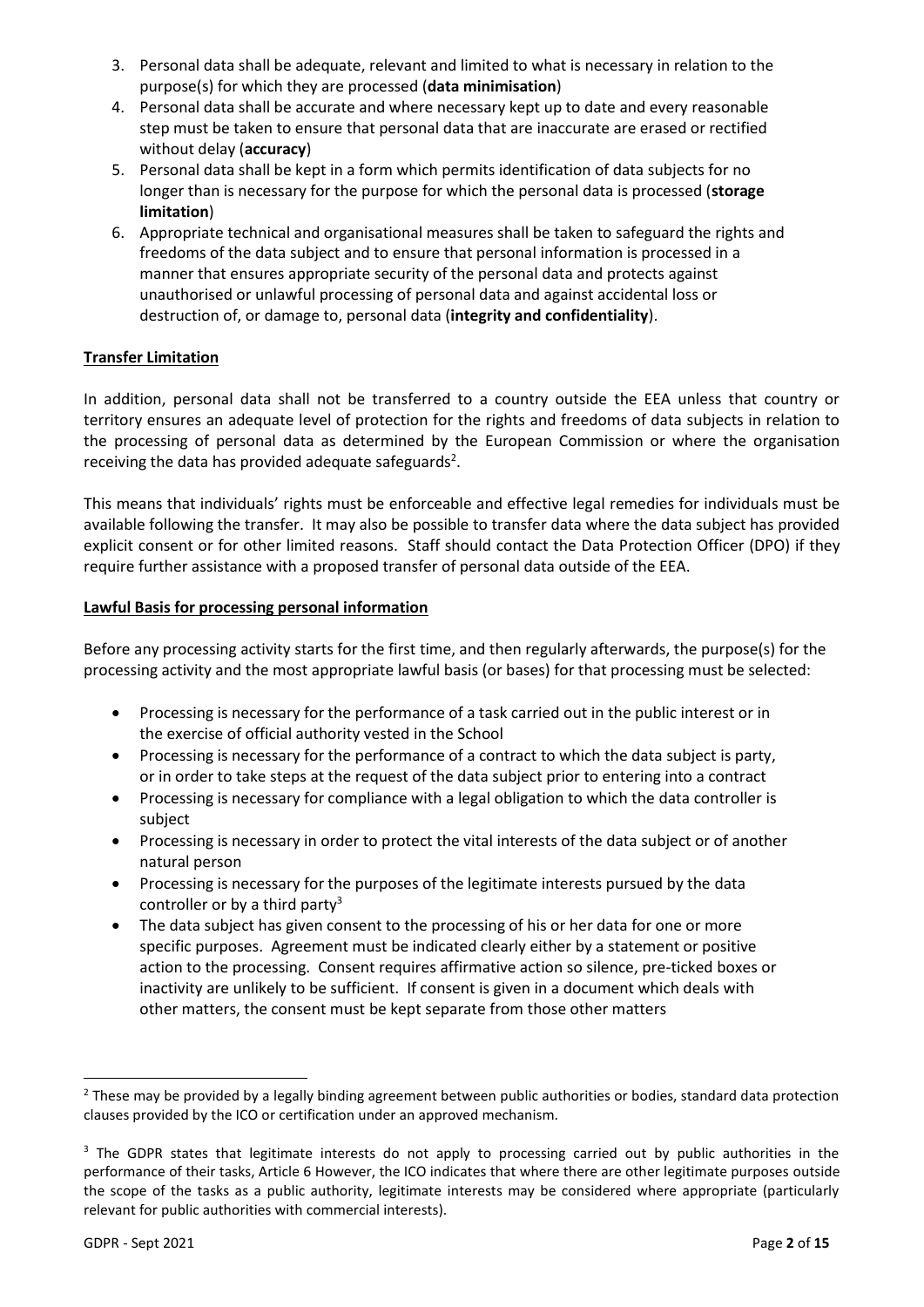Data subjects must be easily able to withdraw consent to processing at any time and withdrawal must be promptly honoured. Consent may need to be refreshed if personal data is intended to be processed for a different and incompatible purpose which was not disclosed when the data subject first gave consent.

The decision as to which lawful basis applies must be documented to demonstrate compliance with the data protection principles and include information about both the purposes of the processing and the lawful basis for it in the School's relevant privacy notice(s).

When determining whether legitimate interests are the most appropriate basis for lawful processing (only where appropriate outside the School's public tasks) a legitimate interests assessment must be carried out and recorded. Where a significant privacy impact is identified, a Data Protection Impact Assessment (DPIA) may also need to be conducted.

#### **Sensitive Personal Information**

Processing of sensitive personal information (known as 'special categories of personal data') is prohibited<sup>4</sup> unless a lawful special condition for processing is identified.

Sensitive personal information is data which reveals racial or ethnic origin, political opinions, religious or philosophical beliefs, trade union membership, sex life or orientation, or is genetic or biometric data which uniquely identifies a natural person.

Sensitive personal information will only be processed if:

- There is a lawful basis for doing so as identified on previous page
- One of the special conditions for processing sensitive personal information applies:
	- (a) the individual ('data subject') has given explicit consent (which has been clearly explained in a Privacy Notice)
	- (b) the processing is necessary for the purposes of exercising the employment law rights or obligations of the School or the data subject
	- (c) the processing is necessary to protect the data subject's vital interests, and the data subject is physically incapable of giving consent
	- (d) the processing is carried out in the course of its legitimate activities with appropriate safeguards by a foundation, association or any other not-for-profit body with a political, philosophical, religious or trade-union aim
	- (e) the processing relates to personal data which are manifestly made public by the data subject
	- (f) the processing is necessary for the establishment, exercise or defence of legal claims
	- (g) the processing is necessary for reasons of substantial public interest
	- (h) the processing is necessary for purposes of preventative or occupational medicine, for the assessment of the working capacity of the employee, the provision of social care and the management of social care systems or services
	- (i) the processing is necessary for reasons of public interest in the area of public health.

The School's privacy notice(s) set out the types of sensitive personal information that it processes, what it is used for, the lawful basis for the processing and the special condition that applies.

Sensitive personal information will not be processed until an assessment has been made of the proposed processing as to whether it complies with the criteria above and the individual has been informed (by way of

1

<sup>4</sup> GDPR, Article 9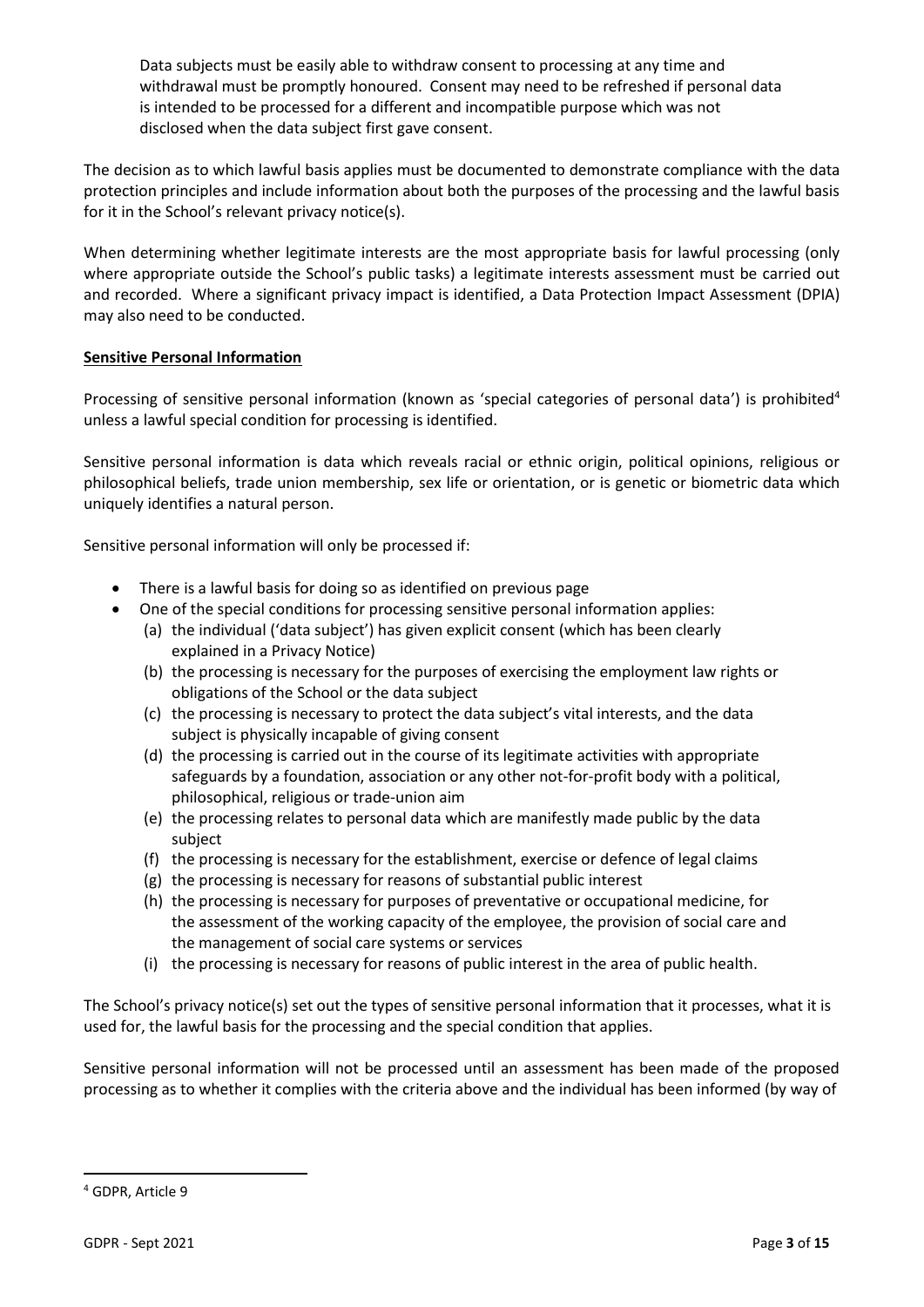a privacy notice or consent) of the nature of the processing, the purposes for which it is being carried out and the legal basis for it.

Unless the School can rely on another legal basis of processing, explicit consent is usually required for processing sensitive personal data. Evidence of consent will need to be captured and recorded so that the School can demonstrate compliance with the GDPR.

#### **Automated Decision Making**

Where the School carries out automated decision-making (including profiling), it must meet all the principles and have a lawful basis for the processing. Explicit consent will usually be required for automated decision making (unless it is authorised by law or it is necessary for the performance of or entering into a contract).

Additional safeguards and restrictions apply in the case of solely automated decision-making, including profiling. The School must, as soon as reasonably possible, notify the data subject in writing that a decision has been taken based on solely automated processing and that the data subject may request the School to reconsider or take a new decision. If such a request is received staff must contact the DPO as the School must reply within 21 days.

#### **Data Protection Impact Assessments (DPIA)**

All data controllers are required to implement 'Privacy by Design' when processing personal data.

This means the School's processes must embed privacy considerations and incorporate appropriate technical and organisational measures (like pseudonymisation) in an effective manner to ensure compliance with data privacy principles.

Where processing is likely to result in high risk to an individual's data protection rights (for example where a new technology is being implemented) a DPIA must be carried out to assess:

- Whether the processing is necessary and proportionate in relation to its purpose
- The risks to individuals
- What measures can be put in place to address those risks and protect personal information.

Staff should adhere to the [Data Protection Toolkit for Schools](https://assets.publishing.service.gov.uk/government/uploads/system/uploads/attachment_data/file/702325/GDPR_Toolkit_for_Schools__1_.pdf) from the DfE with reference to the DPIA template.

When carrying out a DPIA, staff should seek the advice of the DPO for support and guidance and once complete, refer the finalised document to the DPO for sign off.

#### **Documentation and Records**

Written records of processing activities must be kept and recorded including:

- the name(s) and details of individuals or roles that carry out the processing
- the purposes of the processing
- a description of the categories of individuals and categories of personal data
- categories of recipients of personal data
- details of transfers to third countries, including documentation of the transfer mechanism safeguards in place
- retention schedules
- a description of technical and organisational security measures.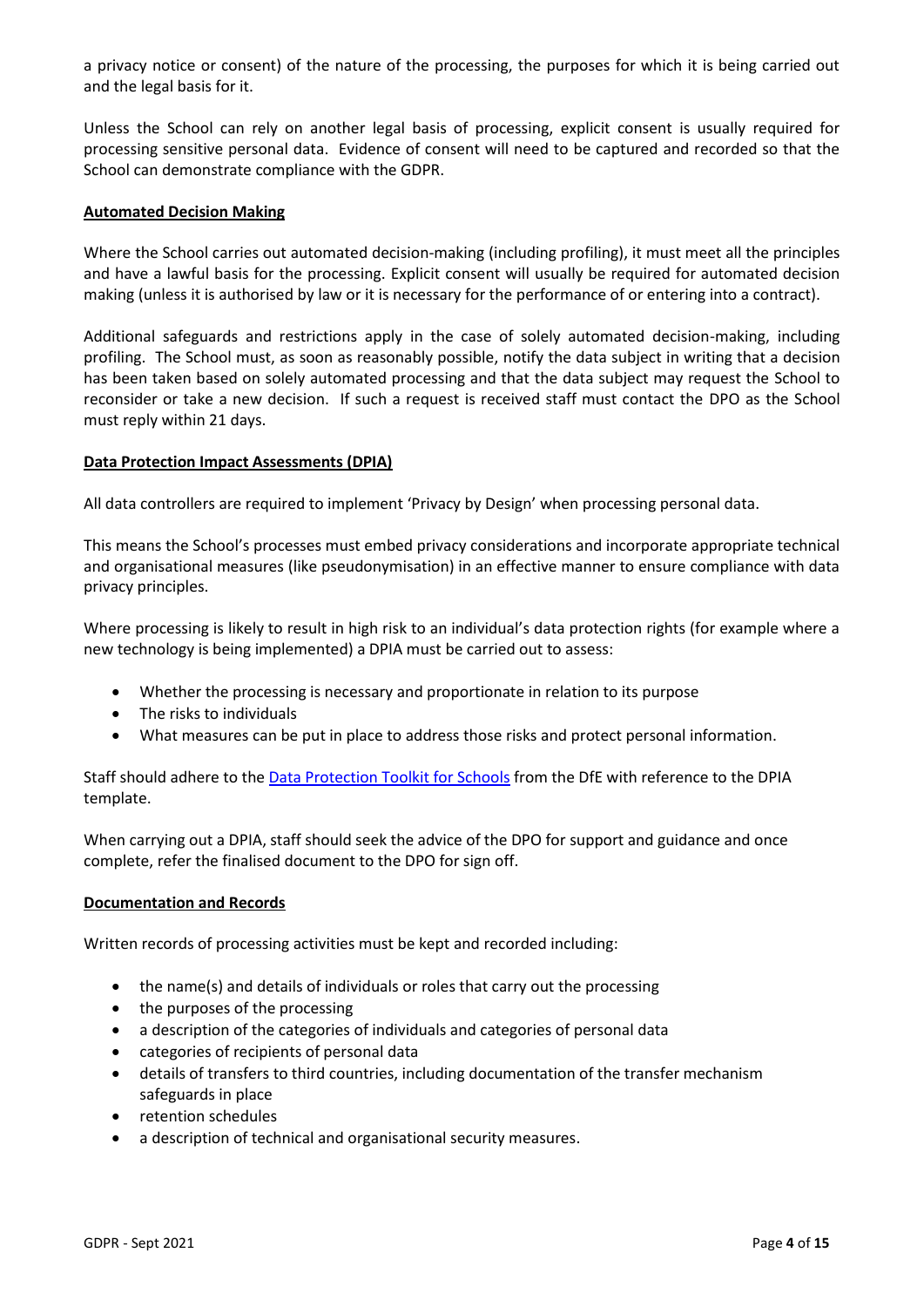As part of the School's record of processing activities, the DPO will document or link to documentation on:

- information required for privacy notices
- records of consent
- controller-processor contracts
- the location of personal information
- DPIAs and
- records of data breaches

Records of processing of sensitive information are kept on:

- The relevant purposes for which the processing takes place, including why it is necessary for that purpose
- The lawful basis for our processing and
- Whether the personal information is retained or erased in accordance with the Retention Schedule and, if not, the reasons for not following the policy.

The School should conduct regular reviews of the personal information it processes and update its documentation accordingly. This may include:

- Carrying out information audits to find out what personal information is held
- Talking to staff about their processing activities
- Reviewing policies, procedures, contracts and agreements to address retention, security and data sharing.

#### **Privacy Notice**

The School will issue privacy notices as required, informing data subjects (or their parents, depending on age of the pupil, if about pupil information) about the personal information that it collects and holds relating to individual data subjects, how individuals can expect their personal information to be used and for what purposes.

When information is collected directly from data subjects, including for HR or employment purposes, the data subject shall be given all the information required by the GDPR including the identity of the DPO, how and why the School will use, process, disclose, protect and retain that personal data through a privacy notice (which must be presented when the data subject first provides the data).

When information is collected indirectly (for example from a third party or publicly available source) the data subject must be provided with all the information required by the GDPR as soon as possible after collecting or receiving the data. The School must also check that the data was collected by the third party in accordance with the GDPR and on a basis which is consistent with the proposed processing of the personal data.

The School will take appropriate measures to provide information in privacy notices in a concise, transparent, intelligible and easily accessible form, using clear and plain language.

The School will issue a minimum of two privacy notices, one for pupil information, and one for workforce information, and these will be reviewed in line with any statutory or contractual changes. Follow this link to the GDPR page on KELSI where you will find the model privacy notice(s) for Schools to use: [http://www.kelsi.org.uk/School-management/data-and-reporting/access-to-information/the-general-data](http://www.kelsi.org.uk/school-management/data-and-reporting/access-to-information/the-general-data-protection-regulation-gdpr)[protection-regulation-gdpr](http://www.kelsi.org.uk/school-management/data-and-reporting/access-to-information/the-general-data-protection-regulation-gdpr)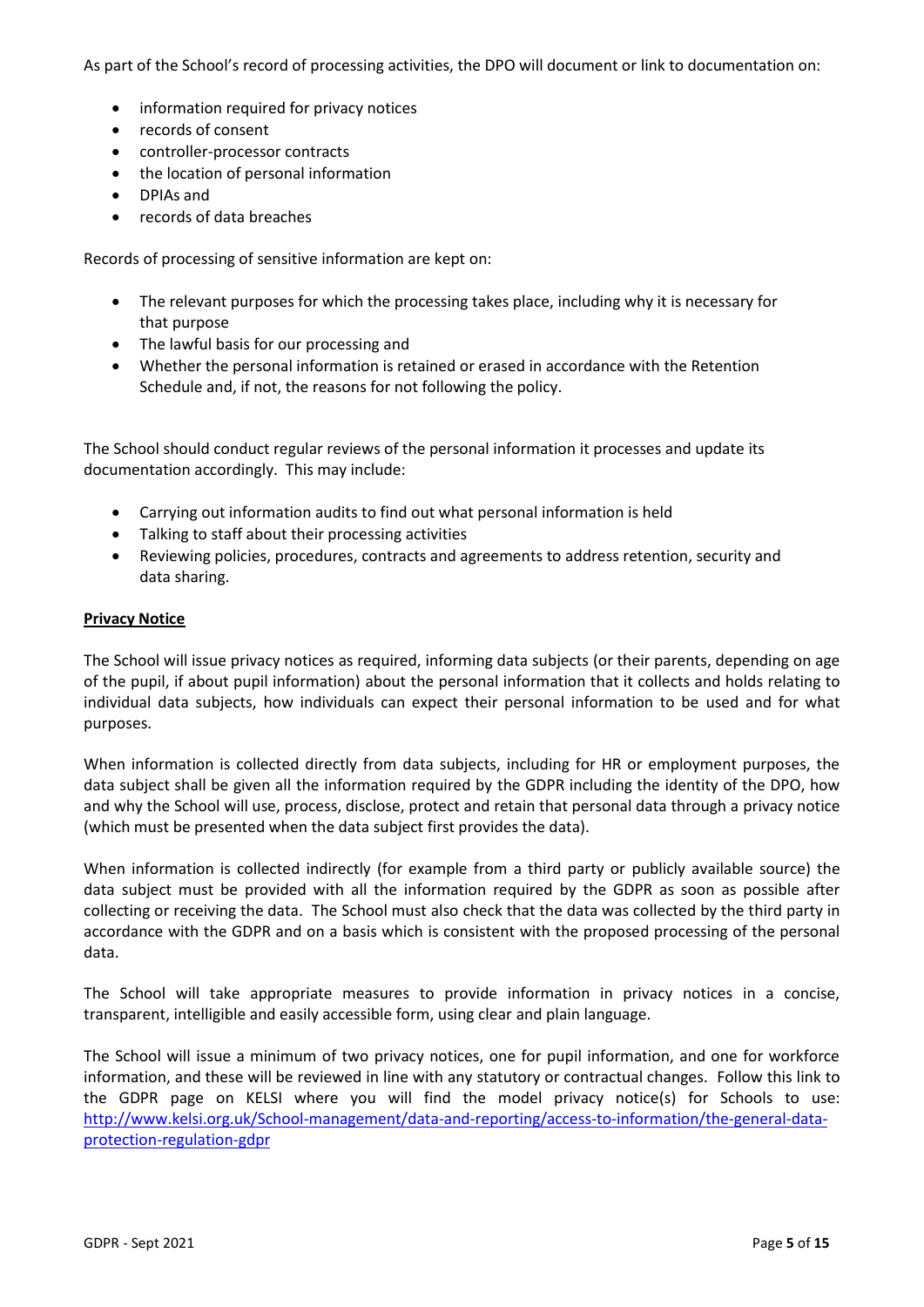#### **Purpose Limitation**

Personal data must be collected only for specified, explicit and legitimate purposes. It must not be further processed in any manner incompatible with those purposes.

Personal data must not be used for new, different or incompatible purposes from that disclosed when it was first obtained unless the data subject has been informed of the new purposes and they have consented where necessary.

#### **Data Minimisation**

Personal data must be adequate, relevant and limited to what is necessary in relation to the purposes for which it is processed.

Staff may only process data when their role requires it. Staff must not process personal data for any reason unrelated to their role.

The School maintains a Retention Schedule to ensure personal data is deleted after a reasonable time for the purpose for which it was being held, unless a law requires such data to be kept for a minimum time. Staff must take all reasonable steps to destroy or delete all personal data that is held in its systems when it is no longer required in accordance with the Schedule. This includes requiring third parties to delete such data where applicable.

Staff must ensure that data subjects are informed of the period for which data is stored and how that period is determined in any applicable privacy notice.

#### **Individual Rights**

Staff as well as any other 'data subjects' have the following rights in relation to their personal information:

- To be informed about how, why and on what basis that information is processed *(see the relevant privacy notice)*
- To obtain confirmation that personal information is being processed and to obtain access to it and certain other information, by making a subject access request *(see Appendix 1 - Procedure for Access to Personal Information)*
- To have data corrected if it is inaccurate or incomplete
- To have data erased if it is no longer necessary for the purpose for which it was originally collected/processed, or if there are no overriding legitimate grounds for the processing ('the right to be forgotten')
- To restrict the processing of personal information where the accuracy of the information is contested, or the processing is unlawful (but you do not want the data to be erased) or where the School no longer need the personal information, but you require the data to establish, exercise or defend a legal claim
- To restrict the processing of personal information temporarily where you do not think it is accurate (and the School are verifying whether it is accurate), or where you have objected to the processing (and the School are considering whether the School's legitimate grounds override your interests)
- In limited circumstances to receive or ask for their personal data to be transferred to a third party in a structured, commonly used and machine-readable format
- To withdraw consent to processing at any time (if applicable)
- To request a copy of an agreement under which personal data is transferred outside of the EEA.
- To object to decisions based solely on automated processing, including profiling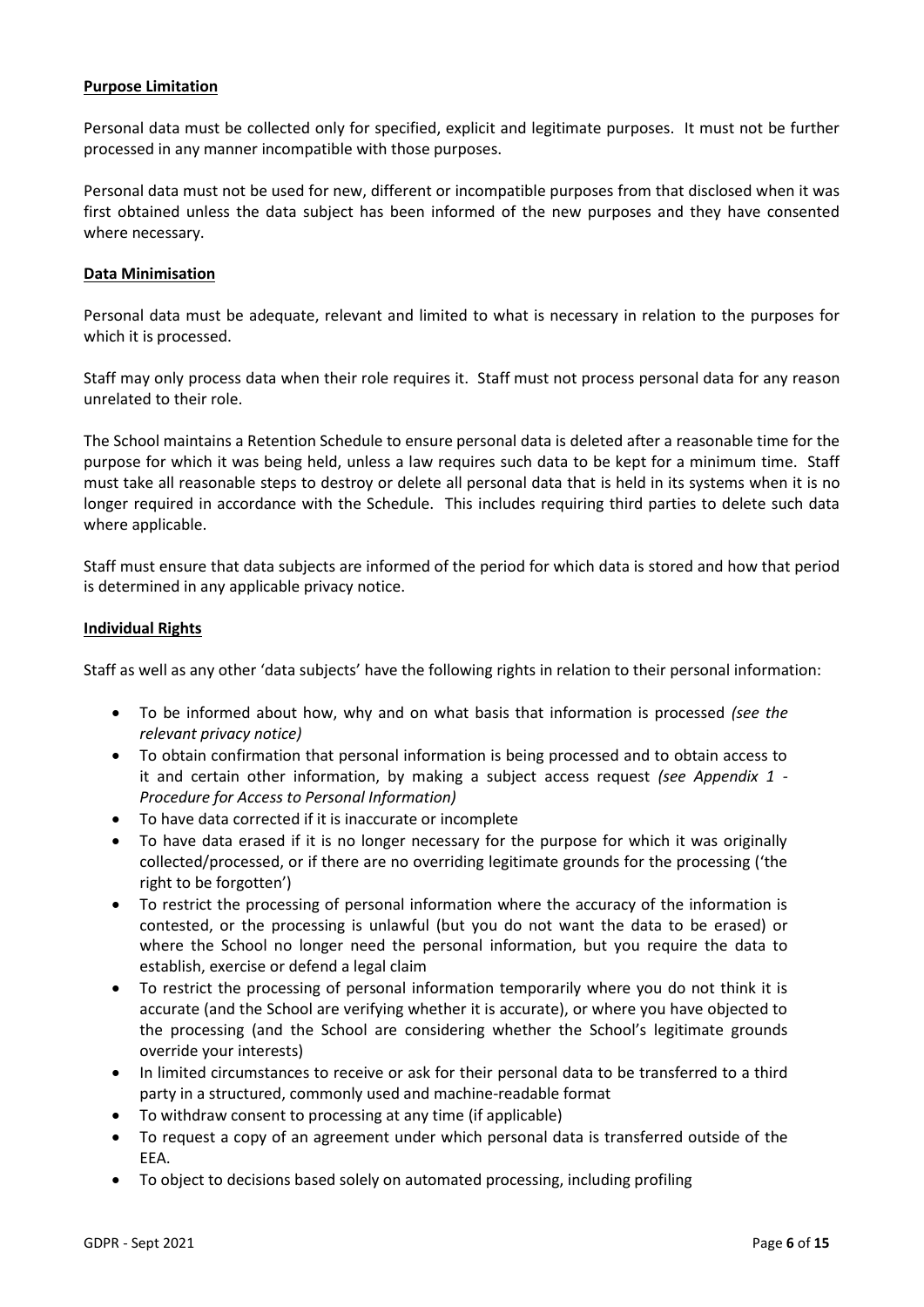- To be notified of a data breach which is likely to result in high risk to their rights and obligations
- To make a complaint to the Information Commissioner's Office (ICO) or a Court.

#### **Individual Responsibilities**

During their employment, staff may have access to the personal information of other members of staff, suppliers, clients or the public. The School expects staff to help meet its data protection obligations to those individuals.

If you have access to personal information, you must:

- only access the personal information that you have authority to access and only for authorised purposes
- only allow other staff to access personal information if they have appropriate authorisation
- only allow individuals who are not school staff to access personal information if you have specific authority to do so
- keep personal information secure (e.g. by complying with rules on access to premises, computer access, password protection and secure file storage and destruction in accordance with the School's policies).
- not remove personal information, or devices containing personal information (or which can be used to access it) from the School's premises unless appropriate security measures are in place (such as pseudonymisation, encryption or password protection) to secure the information and the device
- not store personal information on local drives or on personal devices that are used for work purposes.

#### **Information Security**

The School will use appropriate technical and organisational measures to keep personal information secure, to protect against unauthorised or unlawful processing and against accidental loss, destruction or damage.

All staff are responsible for keeping information secure in accordance with the legislation and must follow their school's acceptable usage policy.

The School will develop, implement and maintain safeguards appropriate to its size, scope and business, its available resources, the amount of personal data that it owns or maintains on behalf of others and identified risks (including use of encryption and pseudonymisation where applicable). It will regularly evaluate and test the effectiveness of those safeguards to ensure security of processing.

Staff must guard against unlawful or unauthorised processing of personal data and against the accidental loss of, or damage to, personal data. Staff must exercise particular care in protecting sensitive personal data from loss and unauthorised access, use or disclosure.

Staff must follow all procedures and technologies put in place to maintain the security of all personal data from the point of collection to the point of destruction. Staff may only transfer personal data to third-party service providers who agree in writing to comply with the required policies and procedures and who agree to put adequate measures in place, as requested.

Staff must maintain data security by protecting the **confidentiality, integrity and availability** of the personal data, defined as follows:

**Confidentiality** means that only people who have a need to know and are authorised to use the personal data can access it.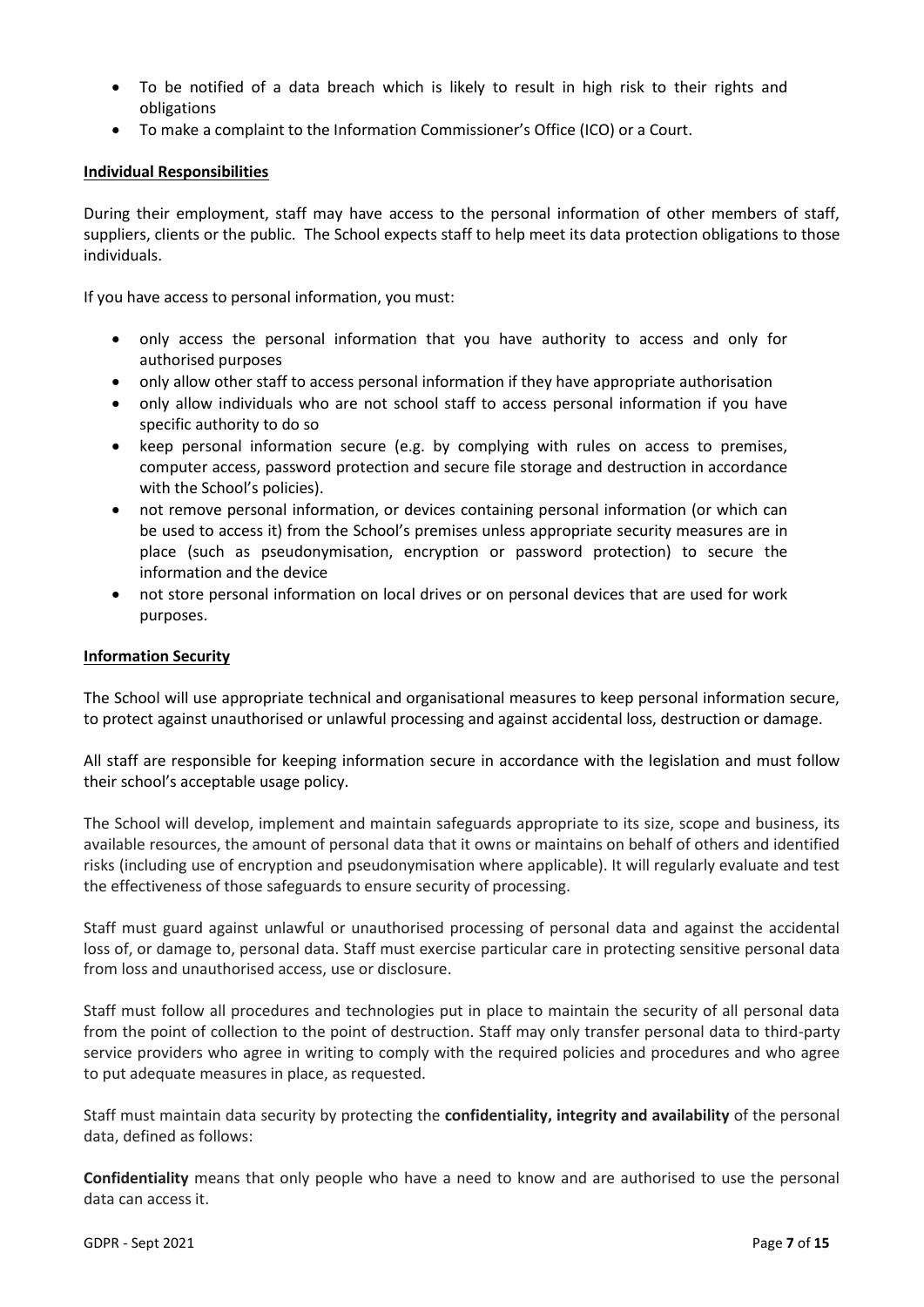**Integrity** means that personal data is accurate and suitable for the purpose for which it is processed.

**Availability** means that authorised users can access the personal data when they need it for authorised purposes.

Staff must comply with and not attempt to circumvent the administrative, physical and technical safeguards the School has implemented and maintains in accordance with the GDPR and the DPA.

Where the School uses external organisations to process personal information on its behalf, additional security arrangements need to be implemented in contracts with those organisations to safeguard the security of personal information. Contracts with external organisations must provide that:

- the organisation may only act on the written instructions of the School
- those processing data are subject to the duty of confidence
- appropriate measures are taken to ensure the security of processing
- sub-contractors are only engaged with the prior consent of the School and under a written contract
- the organisation will assist the School in providing subject access and allowing individuals to exercise their rights in relation to data protection
- the organisation will delete or return all personal information to the School as requested at the end of the contract
- the organisation will submit to audits and inspections, provide the School with whatever information it needs to ensure that they are both meeting their data protection obligations, and tell the School immediately if it does something infringing data protection law.

Before any new agreement involving the processing of personal information by an external organisation is entered into, or an existing agreement is altered, the relevant staff must seek approval from the DPO.

#### **Storage and retention of personal information**

Personal data will be kept securely in accordance with the School's data protection obligations.

Personal data should not be retained for any longer than necessary. The length of time data should be retained will depend upon the circumstances, including the reasons why personal data was obtained. Staff should adhere to the [KCC Information Management](https://www.kelsi.org.uk/news-and-events/news/primary/updated-version-of-the-information-management-toolkit-for-schools) Toolkit for Schools on KELSI with reference to the Record Retention Schedule.

Personal information that is no longer required will be deleted in accordance with the School's Record Retention Schedule.

#### **Data Breaches**

A data breach may take many different forms:

- Loss or theft of data or equipment on which personal information is stored
- Unauthorised access to or use of personal information either by a member of staff or third party
- Loss of data resulting from an equipment or systems (including hardware or software) failure
- Human error, such as accidental deletion or alteration of data
- Unforeseen circumstances, such as a fire or flood
- Deliberate attacks on IT systems, such as hacking, viruses or phishing scams
- Blagging offences where information is obtained by deceiving the organisation which holds it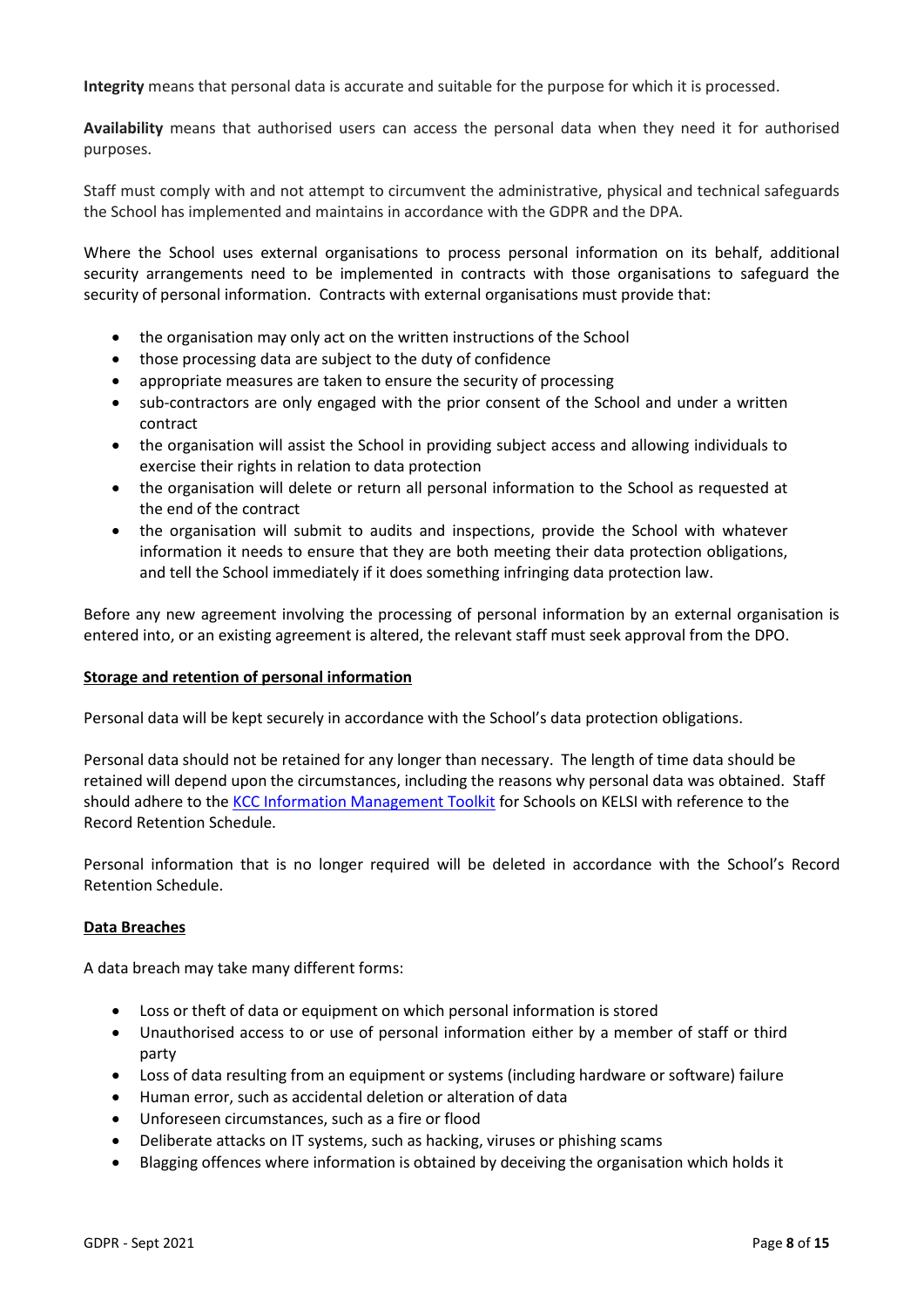The School must report a data breach to the ICO without undue delay and where possible within 72 hours, if the breach is likely to result in a risk to the rights and freedoms of individuals. The School must also notify the affected individuals if the breach is likely to result in a high risk to their rights and freedoms.

Staff should ensure they inform their line manager/DPO/Executive Headteacher immediately that a data breach is discovered and make all reasonable efforts to recover the information, following the School's agreed breach reporting process *(see Appendix 2 – Procedures for Personal Data Breach)*.

### **Training**

The School will ensure that staff are adequately trained regarding their data protection responsibilities.

#### **Consequences of a failure to comply**

The School takes compliance with this policy very seriously. Failure to comply puts data subjects whose personal information is being processed at risk and carries the risk of significant civil and criminal sanctions for the individual and the School and may in some circumstances amount to a criminal offence by the individual.

Any failure to comply with any part of this policy may lead to disciplinary action under the School's procedures and this action may result in dismissal for gross misconduct. If a non-employee breaches this policy, they may have their contract terminated with immediate effect.

If you have any questions or concerns about this policy, you should contact your line manager or the School's DPO.

#### **The Supervisory Authority in the UK**

Please follow this link to the ICO's website ([https://ico.org.uk/\)](https://ico.org.uk/) which provides detailed guidance on a range of topics including individuals' rights, data breaches, dealing with subject access requests, how to handle requests from third parties for personal data etc.

#### **Review of Policy**

This policy will be updated as necessary to reflect best practice or amendments made to the GDPR or the DPA.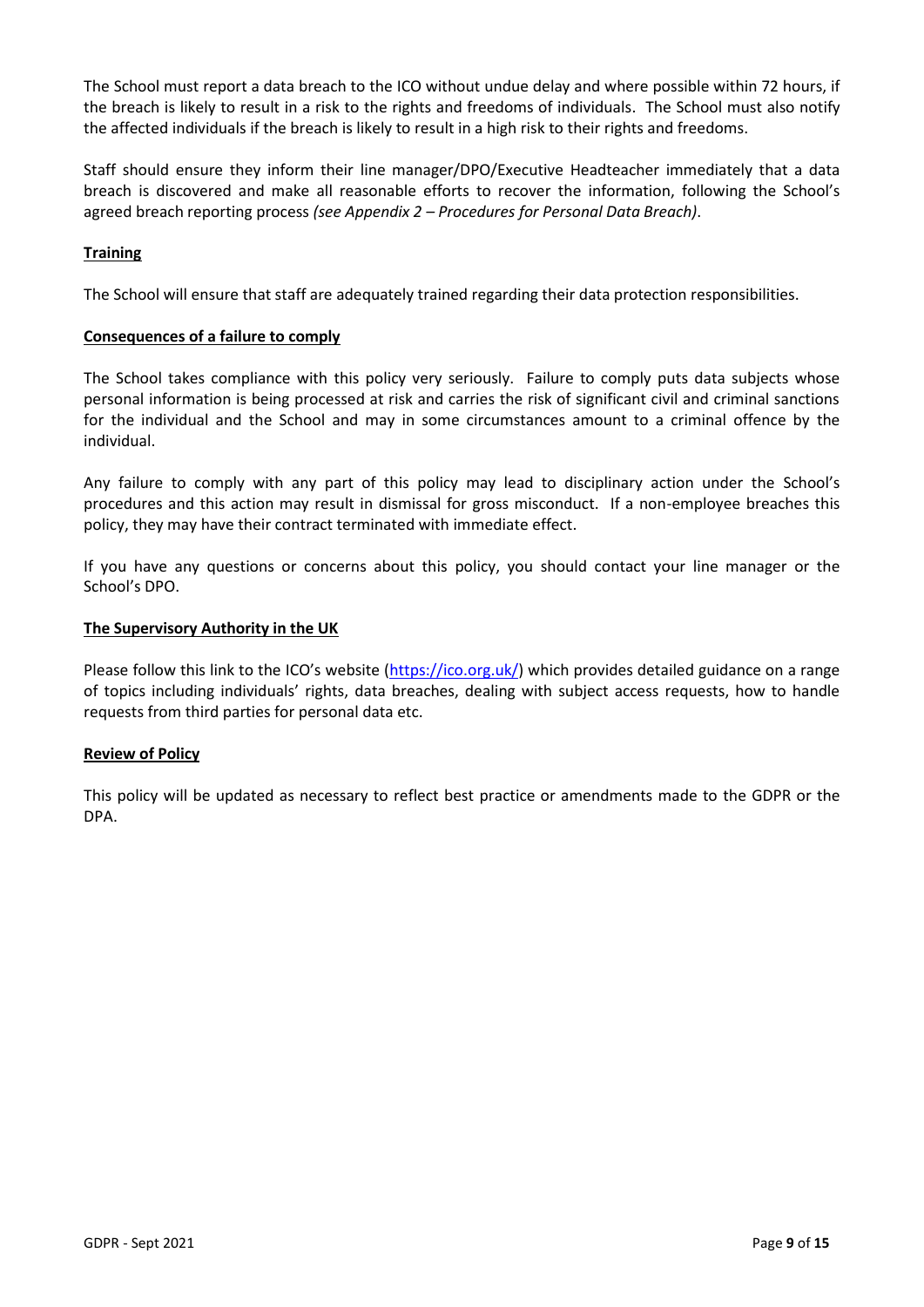# **GLOSSARY**

**Automated Decision-Making (ADM):** when a decision is made which is based solely on automated processing (including profiling) which produces legal effects or significantly affects an individual. The GDPR prohibits automated decision-making (unless certain conditions are met) but not automated processing.

**Automated Processing:** any form of automated processing of personal data consisting of the use of personal data to evaluate certain personal aspects relating to an individual, in particular to analyse or predict aspects concerning that individual's performance at work, economic situation, health, personal preferences, interests, reliability, behaviour, location or movements. profiling is an example of automated processing.

**Consent:** agreement which must be freely given, specific, informed and be an unambiguous indication of the data subject's wishes by which they, by a statement or by a clear positive action, which signifies agreement to the processing of personal data relating to them.

**Data Controller** means the natural or legal person, public authority, agency or other body which, alone or jointly with others, determines the purposes and means of the processing of personal data. It is responsible for establishing practices and policies in line with the GDPR. The School is the Data Controller of all personal data relating to its pupils, parents and staff.

**Data Subject:** a living, identified or identifiable individual about whom we hold personal data. Data Subjects may be nationals or residents of any country and may have legal rights regarding their personal data.

**Data Privacy Impact Assessment (DPIA):** tools and assessments used to identify and reduce risks of a data processing activity. DPIA can be carried out as part of Privacy by Design and should be conducted for all major systems or business change programs involving the processing of personal data.

**Data Protection Officer (DPO):** the person required to be appointed in public authorities under the GDPR.

**EEA:** the 28 countries in the EU, and Iceland, Liechtenstein and Norway.

**Explicit Consent:** consent which requires a very clear and specific statement (not just action).

**General Data Protection Regulation (GDPR):** General Data Protection Regulation (*(EU) 2016/679*). Personal data is subject to the legal safeguards specified in the GDPR.

**Personal data** is any information relating to an identified or identifiable natural person (data subject) who can be identified, directly or indirectly by reference to an identifier such as a name, identification number, location data, an online identifier or to one or more factors specific to the physical, physiological, genetic, mental, economic, cultural or social identity of that natural person. Personal data includes sensitive personal data and pseudonymised personal data but excludes anonymous data or data that has had the identity of an individual permanently removed. Personal data can be factual (for example, a name, email address, location or date of birth) or an opinion about that person's actions or behaviour.

**Personal data breach** means a breach of security leading to the accidental or unlawful destruction, loss, alteration, unauthorised disclosure of, or access to, personal data transmitted, stored or otherwise processed.

**Privacy by Design:** implementing appropriate technical and organisational measures in an effective manner to ensure compliance with the GDPR.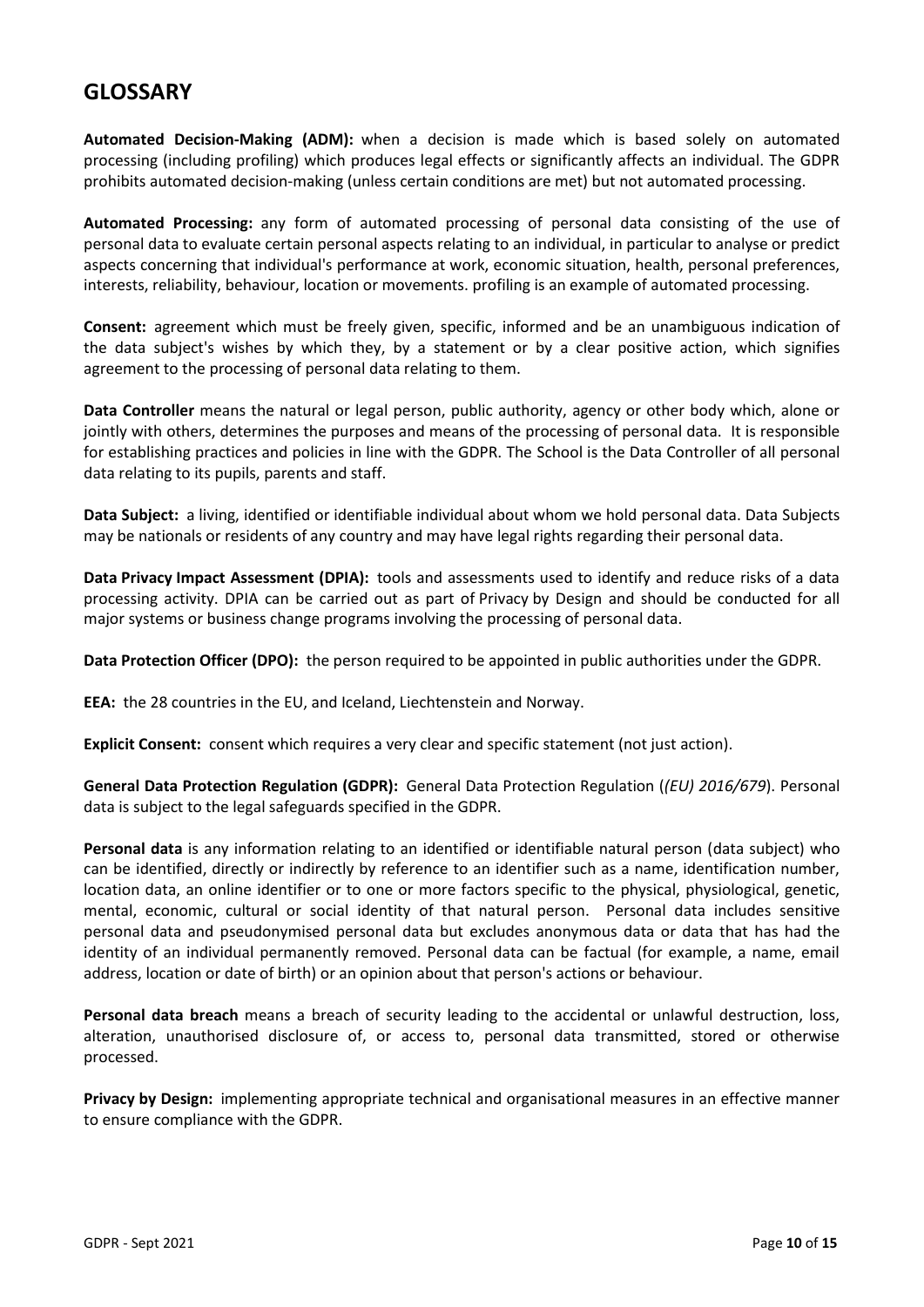**Privacy Notices:** separate notices setting out information that may be provided to Data Subjects when the School collects information about them. These notices may take the form of general privacy statements applicable to a specific group of individuals (for example, School workforce privacy policy) or they may be stand-alone privacy statements covering processing related to a specific purpose.

**Processing** means anything done with personal data, such as collection, recording, structuring, storage, adaptation or alteration, retrieval, use, disclosure, dissemination or otherwise making available, restriction, erasure or destruction.

**Processor** means a natural or legal person, public authority, agency or other body which processes personal data on behalf of the data controller.

**Pseudonymisation or Pseudonymised:** replacing information that directly or indirectly identifies an individual with one or more artificial identifiers or pseudonyms so that the person, to whom the data relates, cannot be identified without the use of additional information which is meant to be kept separately and secure.

**Sensitive Personal Data:** information revealing racial or ethnic origin, political opinions, religious or similar beliefs, trade union membership, physical or mental health conditions, sexual life, sexual orientation, biometric or genetic data, and Personal data relating to criminal offences and convictions.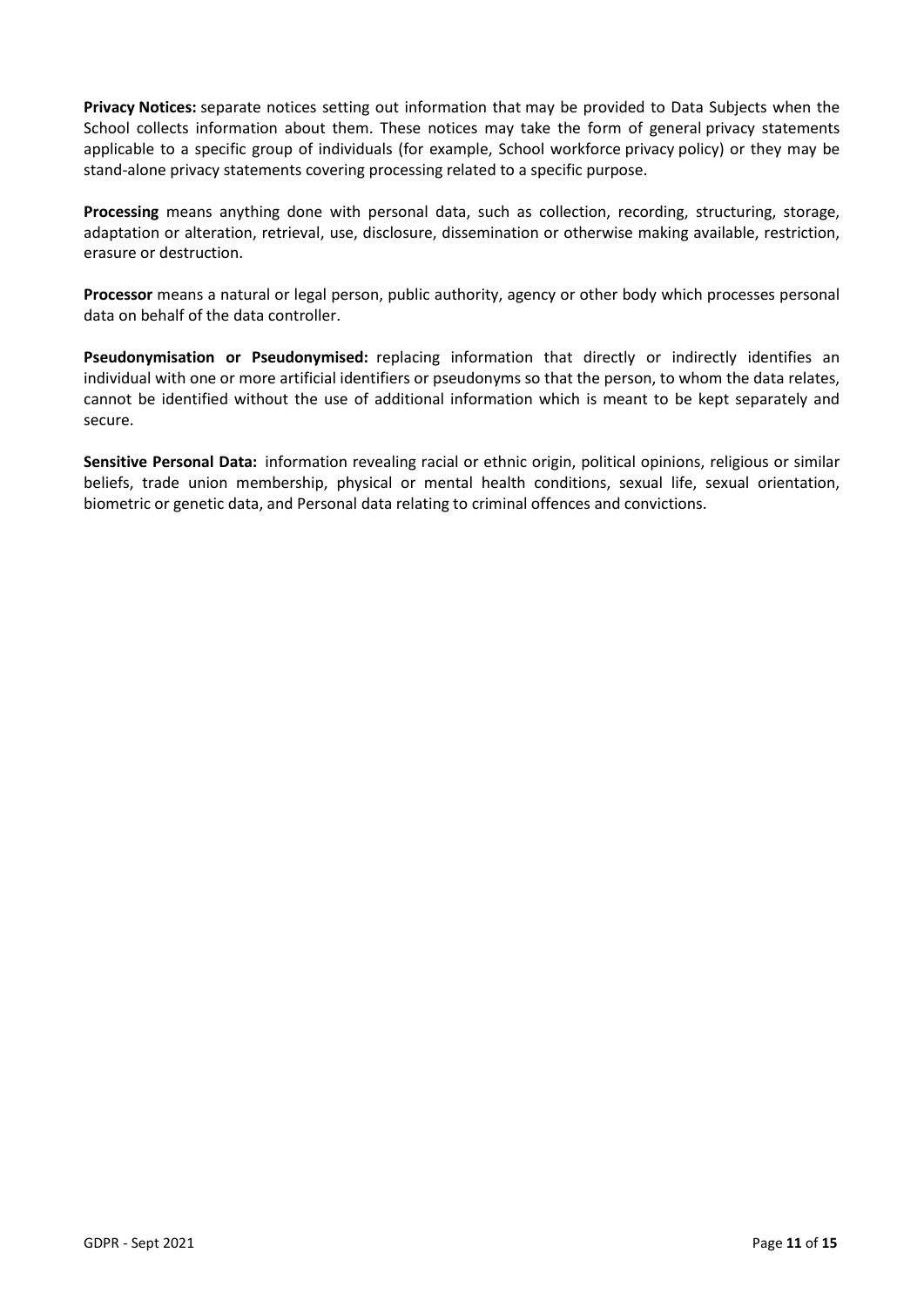# **Garlinge Primary School and Nursery Parkside Community Primary School**



## **APPENDIX 1**



# **Procedure for Access to Personal Information**

#### **1. Right of access to information**

There are two distinct rights of access to personal information held by schools.

**Under the GDPR and the Data Protection Act 2018** an individual (e.g. pupil, parent or member of staff) has a right to request access to their own personal information. In certain circumstances requests may be made by a parent on behalf of their child (see explanation below).

**The Education (Pupil Information) (England) Regulations 2005** gives parents the right of access to curricular and educational records relating to their child.

#### **2. Processing a request**

Requests for personal information must be made in writing and addressed to the Executive Headteacher**.** If the initial request does not clearly identify the information required, then clarification should be sought.

The identity of the requestor must be verified before the disclosure of any personal information, and checks should also be carried out regarding proof of relationship to the child.

Evidence of identity can be established by requesting production of the following (this list is not exhaustive):

- passport
- driving licence
- utility bills with the current address
- Birth / Marriage certificate
- P45/P60
- Credit Card or Mortgage statement
- Parental Responsiblity

Individuals are entitled to be told if we are processing their personal information, obtain a copy of that information and other supplementary information – see below.

In addition to a copy of their personal data, you also have to provide individuals with the following information:

- the purposes for processing their data;
- the categories of personal data concerned;
- the recipients or categories of recipient you disclose the personal data to;
- your retention period for storing the personal data or, where this is not possible, your criteria for determining how long you will store it;
- the existence of their right to request rectification, erasure or restriction or to object to such processing;
- the right to lodge a complaint with the ICO or another supervisory authority;
- information about the source of the data, where it was not obtained directly from the individual;
- the existence of automated decision-making (including profiling); and
- the safeguards you provide if you transfer personal data to a third country or international organisation.

Much of this information will already be included in your privacy notice.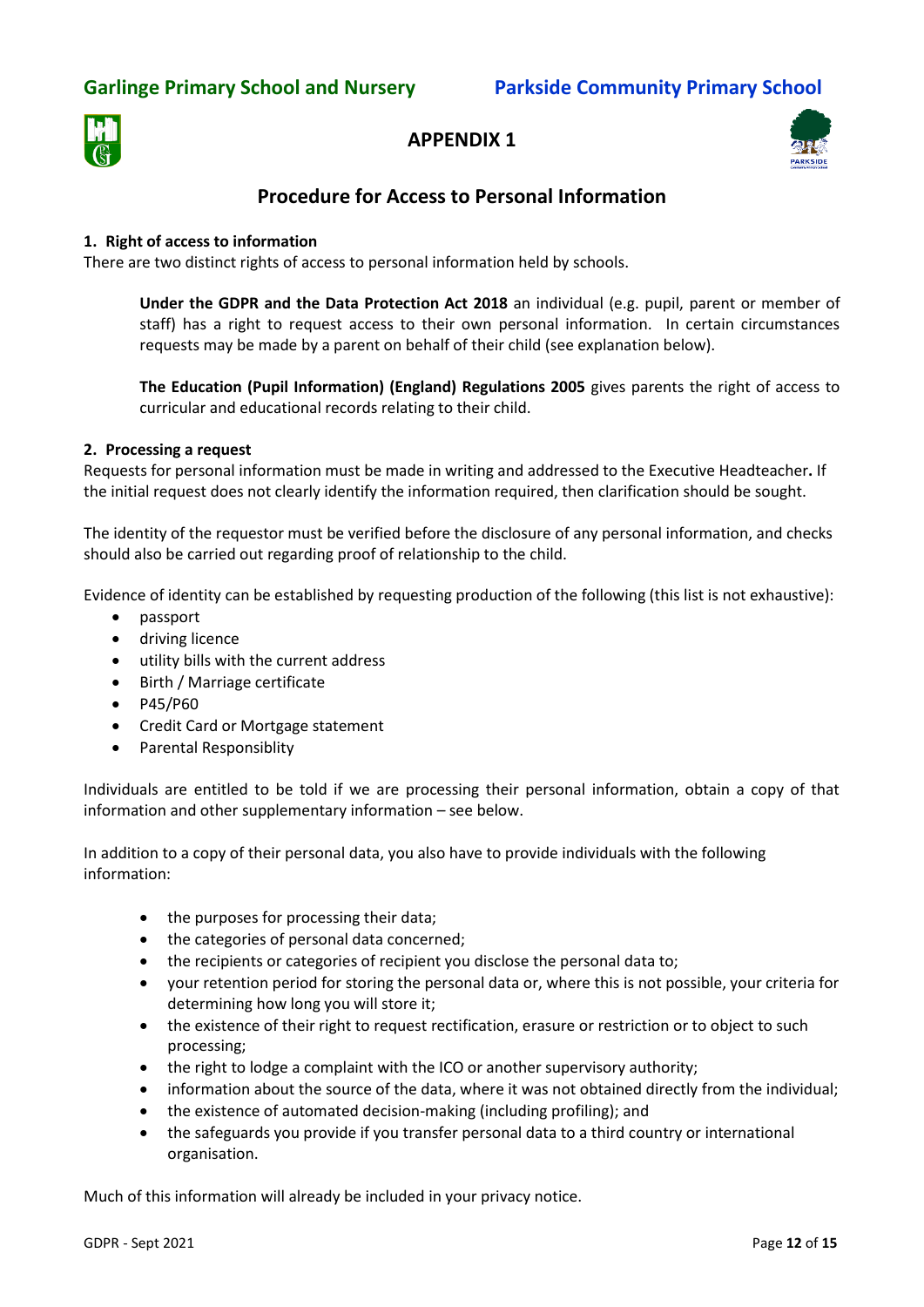Information can be viewed at the school with a member of staff on hand to help and explain matters if requested or provided at a face to face handover.

The views of the applicant should be taken into account when considering the method of delivery. If the applicant has asked for the information to be posted then special next day delivery or recorded delivery postal service must be used.

#### **3. Information relating to children**

Children have the same rights of access to their own personal information as adults, and the same rights of privacy. There is no minimum age in English law, however current practice accepts that, provided a child is mature enough to understand their rights, a child of, or over the age of 13 years shall be considered capable of giving consent. This does not rule out receipt of a valid request from a child of a younger age, as each request should be considered on its merits on an individual basis.

When a subject access request is received from a child it will need to be judged whether the child has the capacity to understand the implications of their request and of the information provided as a result of that request. If the child does understand then their request will be dealt with in the same way as that of an adult.

If a parent or legal guardian makes a request on behalf of a child age 13 and over the request will only be complied with when assurances are received that the child has authorised the request and that their consent was not obtained under duress or on the basis of misleading information. If the child does not understand, then a request from a parent or legal guardian for the child's information will only be complied with when assurances are received that they are acting in the best interests of the child.

#### **4. Response time**

#### **GDPR & DPA**

The response time for compliance with a subject access request is **one month** following date of receipt. The timeframe does not begin until the school has received all the information necessary to comply with the request i.e. proof of identity.

You may be able to extend the timeframe by a further two months where requests are complex or numerous. If this is the case, you must inform the individual within one month of the receipt of the request and explain why the extension is necessary.

#### **Education Regulations**

Requests for information from parents for access to information classed as being part of the education record must be responded to within **15 school days.**

#### **5. Charges**

#### **Under GDPR & DPA:**

Should the information requested be personal information that **does not** include any information contained within educational records the school cannot make a charge, unless the request is manifestly unfounded or excessive. You may charge a "reasonable fee" for the administrative costs of complying with the request.

The School can also charge a reasonable fee if an individual requests further copies of their data following a request. You must base the fee on the administrative costs of providing further copies.

#### **Under the Education Regulations**

The school may make a charge if the information requested relates to the educational record, the amount charged will depend upon the number of pages provided. The fees work on a sliding scale basis as below.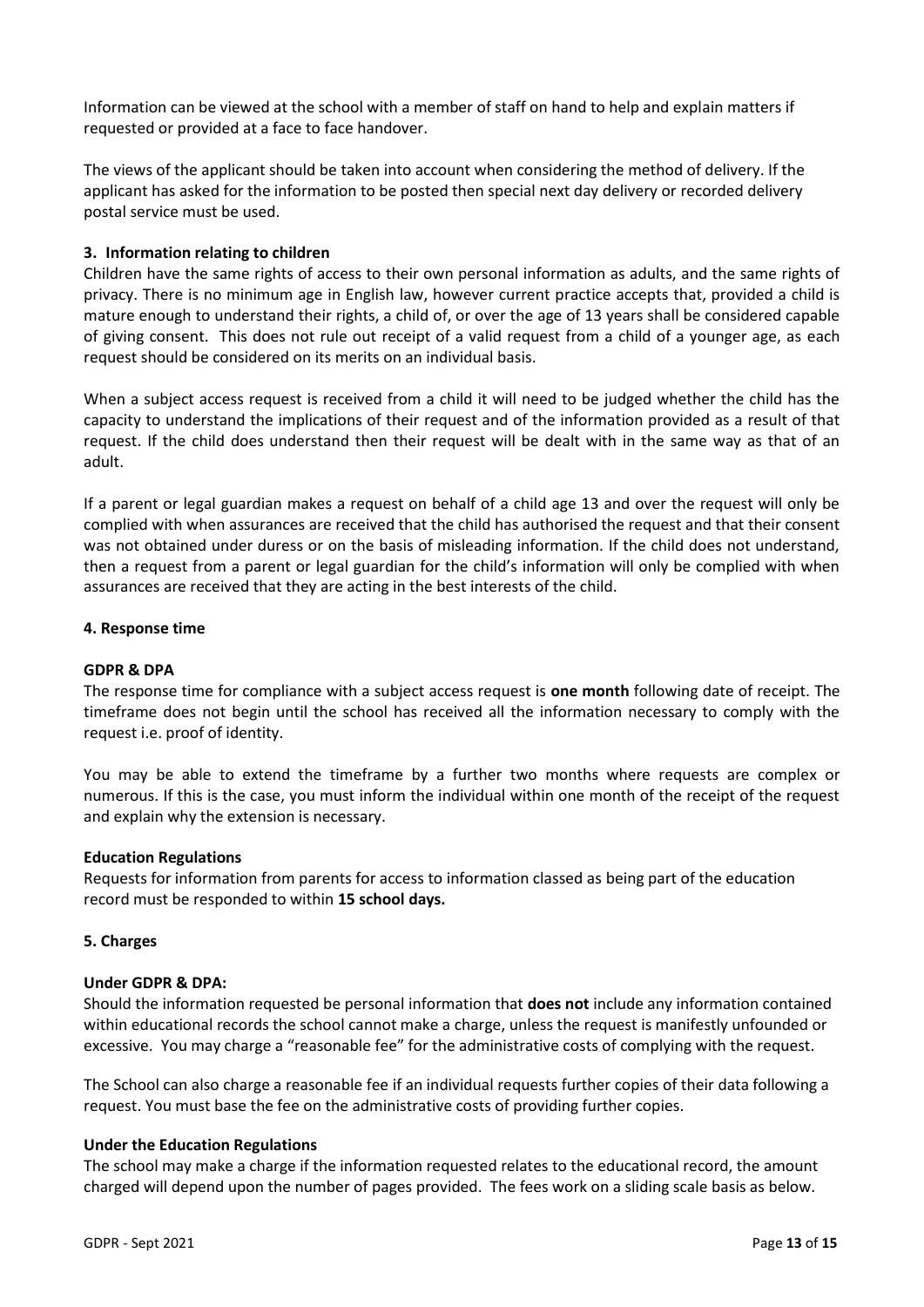| Number   | Maximum        |
|----------|----------------|
| of pages | fee            |
| $1 - 19$ | £1             |
| 20-29    | E <sub>2</sub> |
| 30-39    | £3             |
| 40-49    | £4             |
| 50-59    | £5             |
| 60-69    | £6             |
| 70-79    | £7             |
| 80-89    | £8             |
| 90-99    | £9             |
| 100-149  | £10            |
| 150-199  | £15            |
| 200-249  | £20            |
| 250-299  | £25            |
| 300-349  | £30            |
| 350-399  | £35            |
| 400-449  | £40            |
| 450-499  | £45            |
| 500+     | £50            |

#### **6. Exemptions**

There are some exemptions to the right to subject access that apply in certain circumstances or to certain types of personal information. **This means all information must be reviewed prior to disclosure**.

Included below are some of the exemptions that apply to a school, this is not an exhaustive list;

**Third Party information**: If the information held identifies other people, then it will sometimes be right to remove or edit that information so as not to reveal the identity of the third parties, unless the third parties have agreed to the disclosure. (This is less likely to apply to information identifying teachers or other professionals unless to disclose it would cause them serious harm.) Reasonable steps must be taken to obtain third party consent to disclosure. If the third parties cannot be located or do not respond it may still be reasonable to consider disclosure if the information is of importance to the data subject. The school must still adhere to the **one month** statutory timescale.

Where redaction (information edited/removed) has taken place then a full copy of the information provided should be retained in order to establish, if a complaint is made, what was redacted and why.

Information disclosed should be clear, meaning any codes or technical terms will need to be clarified and explained. If information contained within the disclosure is difficult to read or illegible, then it should be retyped.

**Information likely to cause serious harm or distress**: Any information which may cause serious harm to the physical or mental health or emotional condition of the pupil or another individual involved should not be disclosed, nor should information that would reveal that the child is at risk of abuse, or information relating to court proceedings.

**Crime and Disorder**: If the disclosure of the information is likely to hinder the prevention or detection of a crime, the prosecution or apprehension of offenders, or the assessment or collection of any tax or duty, the information should be withheld.